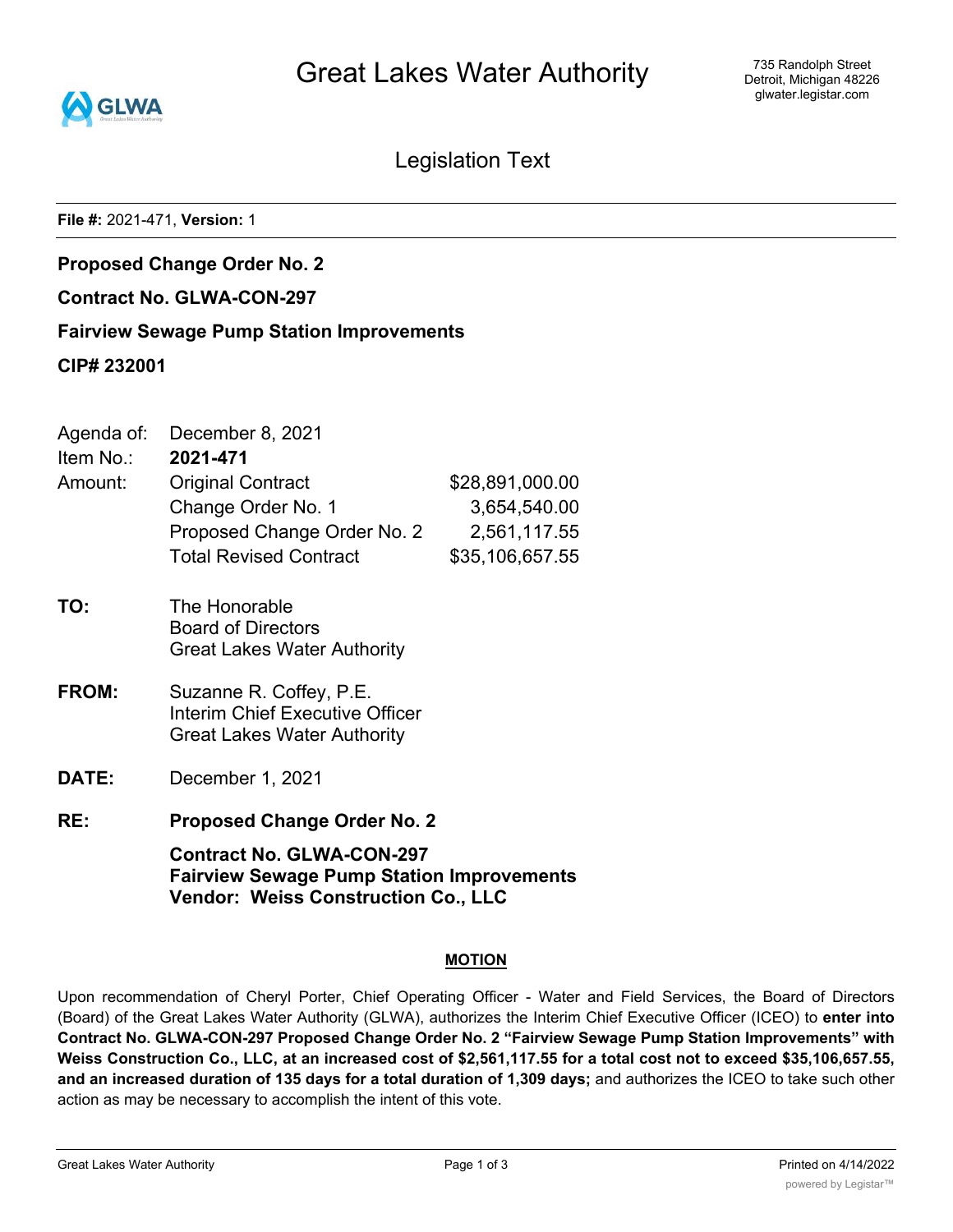# **BACKGROUND**

Contract No. CON-297 is a construction contract that involves comprehensive improvements to the Fairview Sewage Pump Station. The construction work associated with this contract is nearly completed with all the new sewage pumping units having been installed and successfully placed into operation. The remaining work at the station generally involves completing improvements such as architectural, building mechanical, and control system integration work.

Additional work was required under the contract due to the regional flood events that occurred in June and July 2021. The provisional allowance was utilized for flood restoration work that required replacement of electrical cables for the raw sewage pumps, replacement of instrumentation including wiring, replacement of the fire alarm system, replacement of lighting, HVAC cleaning, facility cleanup, and disinfection. New work that is proposed to be added to this contract via this change order includes restoration of the station's operating flooring, rehabilitation of the south stop log chamber, outfall and inlet gate structure, and repaving Parkview Drive in the vicinity of the construction site. Furthermore, this proposed change order seeks to increase the provisional allowance amount in case additional necessary work is needed to complete the station improvements.

Lastly, this proposed change order requests that the contract time be extended to change the dates for substantial and final completion to April 29, 2022 and August 8, 2022, respectively. The additional contract time will afford the contractor enough time to complete all remaining and additional work requested in the proposed change order.

### **JUSTIFICATION**

The flooding events that occurred in June and July of this year caused damage to the station that required restoration of replacement of electrical cables for the raw sewage pumps, replacement of instrumentation including wiring, replacement of the fire alarm system, replacement of lighting, HVAC cleaning, facility cleanup, and disinfection to the facility. After meeting with EGLE, it was determined additional work associated with the stop logs and outlet chamber is required for future emergency use. Additional structural work is required to the inlet gate chamber to allow the new gate to seal. This was found during the construction phase with the bypass pumping under this contract. Additionally, the adjacent road, Parkview Drive, has been heavily worn as part of this construction project and, therefore, should be repaved.

#### **PROJECT MANAGEMENT STATUS**

| <b>Original Contract Time</b>  | 950 days        | (01/07/2019 - 08/13/2021) |
|--------------------------------|-----------------|---------------------------|
| Change Order No. 1             | 224 days        | (08/14/2021 - 03/25/2022) |
| Proposed Change Order No. 2    | $135$ days      | (03/26/2022 - 08/08/2022) |
| New Contract Time              | $1,309$ days    | (01/07/2019 - 08/08/2022) |
|                                |                 | <b>PROJECT ESTIMATE</b>   |
| <b>Original Contract Price</b> | \$28,891,000.00 |                           |
| Change Order No. No. 1         |                 | 3.654.540.00              |
| Proposed Change Order No. 2    | 2,561,117.55    |                           |
| <b>New Contract Total</b>      |                 | \$35.106.657.55           |